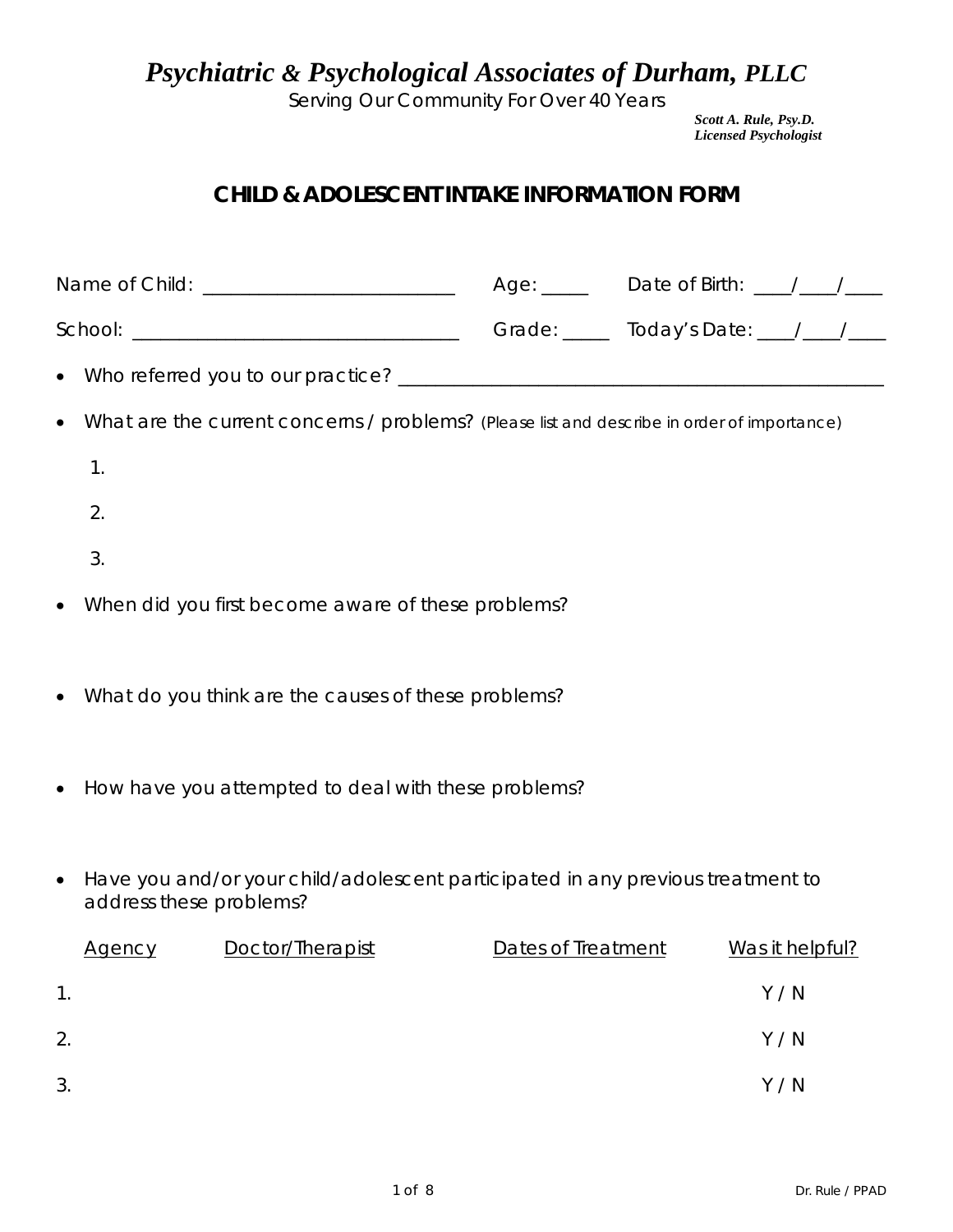# *FAMILY HISTORY*

| Mother's Name:<br>Age: $\_\_$                                                        | <u> 1980 - Jan Samuel Barbara, político establecido e a la contrada de la contrada de la contrada de la contrada</u><br>Phone: (H) _______________<br>Phone: (W) _______________ |                                                              | Relationship: (circle)                                                                                         | <b>Biological / Adoptive</b><br>Step-parent<br>Guardian |                                                                                                                      |  |
|--------------------------------------------------------------------------------------|----------------------------------------------------------------------------------------------------------------------------------------------------------------------------------|--------------------------------------------------------------|----------------------------------------------------------------------------------------------------------------|---------------------------------------------------------|----------------------------------------------------------------------------------------------------------------------|--|
| Phone: (H) _______________<br>Age: $\rule{1em}{0.15mm}$<br>Phone: (W) ______________ |                                                                                                                                                                                  |                                                              | Relationship: (circle)                                                                                         |                                                         | <b>Biological / Adoptive</b><br>Step-parent<br>Guardian                                                              |  |
|                                                                                      | Parent's marital status: (circle)                                                                                                                                                | Married<br>Separated<br>Divorced<br>Never married<br>Widowed | <u>_</u> ___ years<br>__ years<br>_____ years<br>___ years<br>_____ years                                      |                                                         |                                                                                                                      |  |
|                                                                                      |                                                                                                                                                                                  |                                                              | <b>Name</b>                                                                                                    | Age                                                     | Relationship                                                                                                         |  |
|                                                                                      | Other adults living in the home:                                                                                                                                                 | Relative(s)<br>Others(s)                                     |                                                                                                                |                                                         |                                                                                                                      |  |
|                                                                                      | Children / Adolescents living in the home:                                                                                                                                       |                                                              | Name                                                                                                           | Age                                                     | Relationship                                                                                                         |  |
|                                                                                      |                                                                                                                                                                                  | Sibling / Relative:                                          |                                                                                                                |                                                         | <u> 1980 - Johann Stein, marwolaethau a bhann an t-Amhain an t-Amhain an t-Amhain an t-Amhain an t-Amhain an t-A</u> |  |
|                                                                                      |                                                                                                                                                                                  | Sibling / Relative:                                          |                                                                                                                |                                                         |                                                                                                                      |  |
|                                                                                      |                                                                                                                                                                                  | Sibling / Relative:                                          | the control of the control of the control of the control of the control of the control of                      |                                                         |                                                                                                                      |  |
|                                                                                      |                                                                                                                                                                                  | Sibling / Relative:                                          |                                                                                                                |                                                         |                                                                                                                      |  |
|                                                                                      |                                                                                                                                                                                  | Sibling / Relative:                                          | <u> 1980 - Jan James James Barbara, martin da basar da basar da basar da basar</u>                             |                                                         |                                                                                                                      |  |
|                                                                                      |                                                                                                                                                                                  |                                                              | Other / Non-Relative: Letter and the state of the state of the state of the state of the state of the state of |                                                         |                                                                                                                      |  |
|                                                                                      | members: (circle)                                                                                                                                                                |                                                              |                                                                                                                |                                                         | Describe the quality of the relationship the child / adolescent has with his/her family                              |  |

|  |  |  |  | Sibling: ______________Excellent / Good / Fair / Poor / Describe ___________________________________ |
|--|--|--|--|------------------------------------------------------------------------------------------------------|
|  |  |  |  |                                                                                                      |
|  |  |  |  | Sibling: ______________Excellent / Good / Fair / Poor / Describe ___________________________________ |
|  |  |  |  | Sibling: _____________ Excellent / Good / Fair / Poor / Describe ___________________________________ |
|  |  |  |  | Sibling: _____________ Excellent / Good / Fair / Poor / Describe ___________________________________ |
|  |  |  |  |                                                                                                      |
|  |  |  |  |                                                                                                      |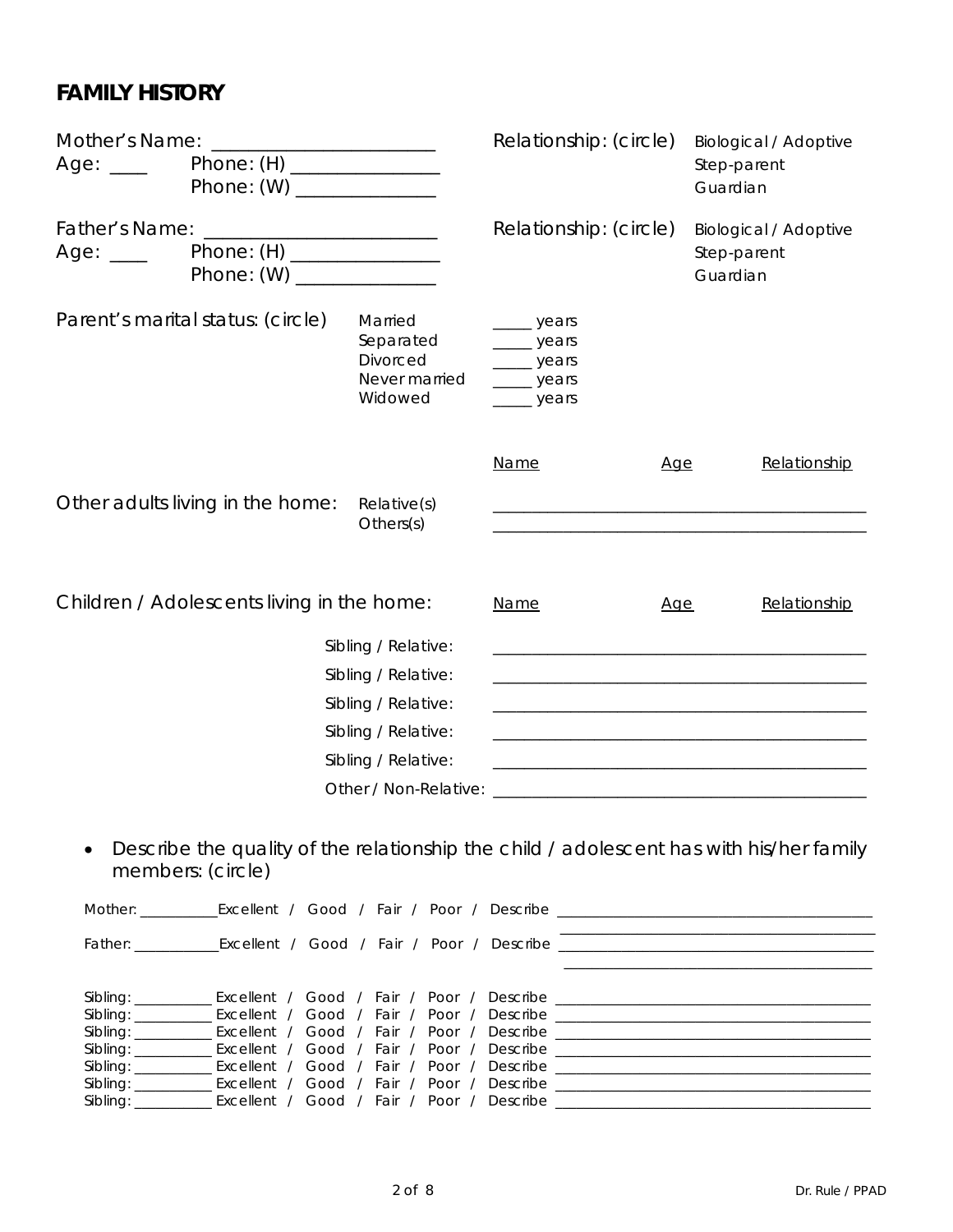• **Place a check** √ **mark beside each significant problem for each family member**

**Siblings' Names Here**

| <b>PROBLEM</b>                                                      | <b>Mother</b> | Father |  |  |  |
|---------------------------------------------------------------------|---------------|--------|--|--|--|
| Problems with attention or<br>hyperactivity as a child              |               |        |  |  |  |
| Learning Disabilities                                               |               |        |  |  |  |
| Aggressive, oppositional or<br>defiant behavior as a child          |               |        |  |  |  |
| Antisocial behavior as an adult<br>(assaults, thefts, arrests etc.) |               |        |  |  |  |
| Depressive Disorder                                                 |               |        |  |  |  |
| <b>Bipolar Disorder</b><br>(Manic-Depressive)                       |               |        |  |  |  |
| Suicidal thoughts or behaviors                                      |               |        |  |  |  |
| <b>Anxiety Disorder</b>                                             |               |        |  |  |  |
| Psychosis / Thinking Disorder<br>(Schizophrenia, SchizoAffective)   |               |        |  |  |  |
| <b>Eating Disorder</b>                                              |               |        |  |  |  |
| Alcohol Abuse - Dependence                                          |               |        |  |  |  |
| Substance Abuse - Dependence                                        |               |        |  |  |  |
| Victim of verbal abuse                                              |               |        |  |  |  |
| Victim of physical abuse                                            |               |        |  |  |  |
| Victim of sexual abuse                                              |               |        |  |  |  |
| Other (please specify)                                              |               |        |  |  |  |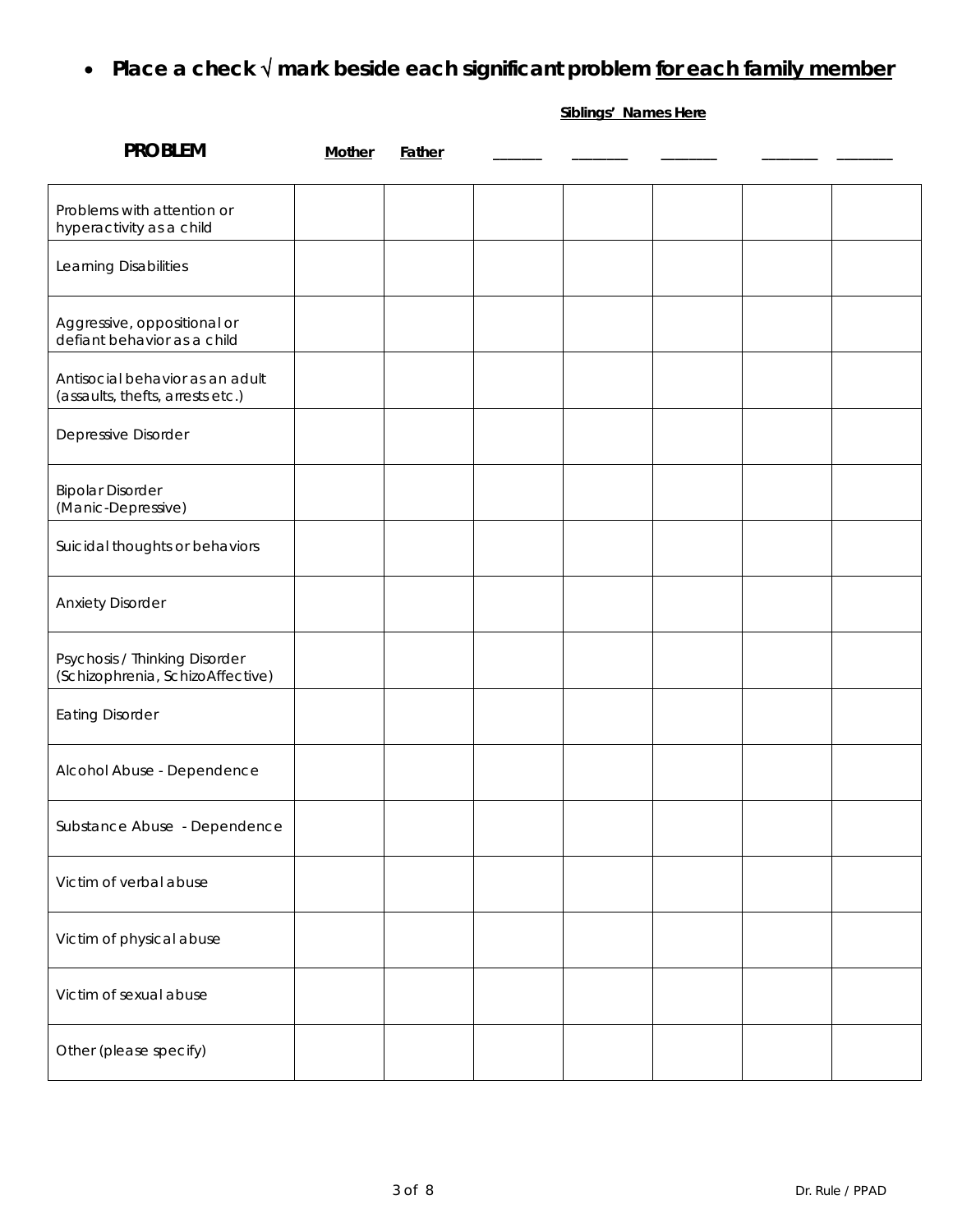## *DEVELOPMENTAL HISTORY*

| $\bullet$ |                                                                        | Pregnancy (please $\sqrt{\text{check}}$ )                                                                                                                                                         |                                                                            |                                                                                                                                                                                                                                         |
|-----------|------------------------------------------------------------------------|---------------------------------------------------------------------------------------------------------------------------------------------------------------------------------------------------|----------------------------------------------------------------------------|-----------------------------------------------------------------------------------------------------------------------------------------------------------------------------------------------------------------------------------------|
|           | 1.<br>2.<br>3.<br>$\overline{4}$ .<br>5.<br>6.<br>7 <sub>1</sub><br>8. | Birth Schedule / Weight:<br>Delivery was:<br>Condition at birth<br><b>Fetal distress</b><br>Mother on medications:<br>Tobacco, alcohol, drugs:<br>Labor complications:<br>Infant health problems: | $\Box$ No<br>$\Box$ No<br>$\Box$ No<br>$\Box$ No<br>$\Box$ No              | $\Box$ Full Term Baby $\Box$ Premature _____ weeks $\Box$ ____ lbs. (birth weight)<br>□ Normal □ Breech □ Caesarian □ Induced □ Forceps<br>□ Normal □ Jaundice / Yellow □ Blue □ Other ______<br>$\Box$ Yes $\Box$<br>$\Box$ Yes $\Box$ |
| $\bullet$ |                                                                        | Infant health and development (please $\sqrt{\text{check}}$ )                                                                                                                                     |                                                                            |                                                                                                                                                                                                                                         |
|           | $\mathbf{1}$ .<br>2.<br>3.<br>4.<br>5.<br>6.                           | Early feeding problems:<br>Colicky:<br>Sleeping difficulties:<br>Eating difficulties:<br>Illness / Health problems:<br>Alert and responsive:                                                      | $\Box$ No<br>$\Box$ No<br>$\Box$ No<br>$\Box$ No<br>$\Box$ No<br>$\Box$ No | $\Box$ Yes $\Box$<br>$\Box$ Yes $\Box$<br>$\Box$ Yes $\Box$<br>$\Box$ Yes $\Box$                                                                                                                                                        |
|           | $7_{\cdot}$<br>8.                                                      | <b>Overall Activity level:</b><br>Easy / Difficult baby?:                                                                                                                                         | $\Box$ easy                                                                | □ low □ moderate (average)<br>$\Box$ high (very active)<br>□ very difficult<br>$\Box$ average $\Box$ challenging                                                                                                                        |

9. Develo

| ll Activity level:<br>Difficult baby?:<br>opmental Milestones: |                  | $\Box$ low<br>$\square$ easy                                   | □ moderate (average)<br>$\Box$ average                                     | $\Box$ challenging         |                                   | $\Box$ high (very active)<br>$\Box$ very difficult |
|----------------------------------------------------------------|------------------|----------------------------------------------------------------|----------------------------------------------------------------------------|----------------------------|-----------------------------------|----------------------------------------------------|
| $\bullet$ Speech<br>$\bullet$ Motor                            |                  | $\Box$ early<br>$\Box$ early<br>$\Box$ slow<br>$\Box$ restless | $\Box$ normal<br>$\Box$ normal<br>$\square$ quick<br>$\square$ hyperactive | $\Box$ late<br>$\Box$ late | $\Box$ coordinated $\Box$ awkward | Spoken Language                                    |
| $\bullet$ Toilet trained                                       | Bowel<br>Bladder | $\Box$ early<br>$\Box$ early                                   | $\Box$ normal<br>∃ normal                                                  | $\Box$ late<br>$\Box$ late |                                   |                                                    |

# *MEDICAL HISTORY*

• Child / Adolescent overall health history (please √ check )

| 1.<br>2.<br>3.<br>4.<br>5.                | Overall health has been:<br>Hearing:<br>Vision:<br>Gross motor coordination:<br>Fine motor coordination:                                                                                                           | □ very good<br>□ very good<br>□ very good<br>□ very good<br>□ very good                                           | $\Box$ good<br>$\Box$ good<br>$\Box$ good<br>$\Box$ good<br>$\Box$ good                                                                            | $\Box$ fair<br>$\Box$ fair<br>$\Box$ fair<br>$\Box$ fair<br>$\Box$ fair | $\Box$ poor<br>$\Box$ poor<br>$\Box$ poor<br>$\Box$ poor<br>$\Box$ poor | $\Box$ very poor<br>$\Box$ very poor<br>$\Box$ very poor<br>□ very poor<br>□ very poor                |
|-------------------------------------------|--------------------------------------------------------------------------------------------------------------------------------------------------------------------------------------------------------------------|-------------------------------------------------------------------------------------------------------------------|----------------------------------------------------------------------------------------------------------------------------------------------------|-------------------------------------------------------------------------|-------------------------------------------------------------------------|-------------------------------------------------------------------------------------------------------|
| 6.<br>7.<br>8.<br>9.<br>10.<br>11.<br>12. | Sleeping difficulties:<br>Eating difficulties:<br>Chronic health problems:<br>Hospitalizations:<br>Past medications:<br><b>Current medications:</b><br>Chemical use:<br>Alcohol<br>Cigarettes<br>Drugs / Chemicals | $\Box$ No<br>$\Box$ No<br>$\Box$ No<br>$\Box$ No<br>$\Box$ No<br>$\Box$ No<br>$\Box$ No<br>$\Box$ No<br>$\Box$ No | $\Box \text{Yes} \_\_\_\_\_\_$                                                                                                                     |                                                                         |                                                                         | $\Box$ Yes $\Box$<br>$\Box$ Yes $\Box$<br>$\Box$ Yes $\Box$<br>$\Box$ Yes $\Box$<br>$\Box$ Yes $\Box$ |
| 13.                                       | Illnesses / Injuries:                                                                                                                                                                                              | $\Box$ Mumps $\Box$ Chicken Pox<br>$\Box$ Measles $\Box$ Pneumonia<br>$\square$ Seizures<br>$4$ of $8$            | □ Encephalitis □ Lead poisoning<br>$\Box$ High fevers<br>$\Box$ Broken bones $\Box$ Severe lacerations<br>□ Head injury with loss of consciousness |                                                                         | □ Whooping cough<br>□ Scarlet fever<br>Dehydration                      | □ Chronic ear infections<br>□ Severe bruises<br>$\square$ Eye injury<br>Dr. Rule / PPAD               |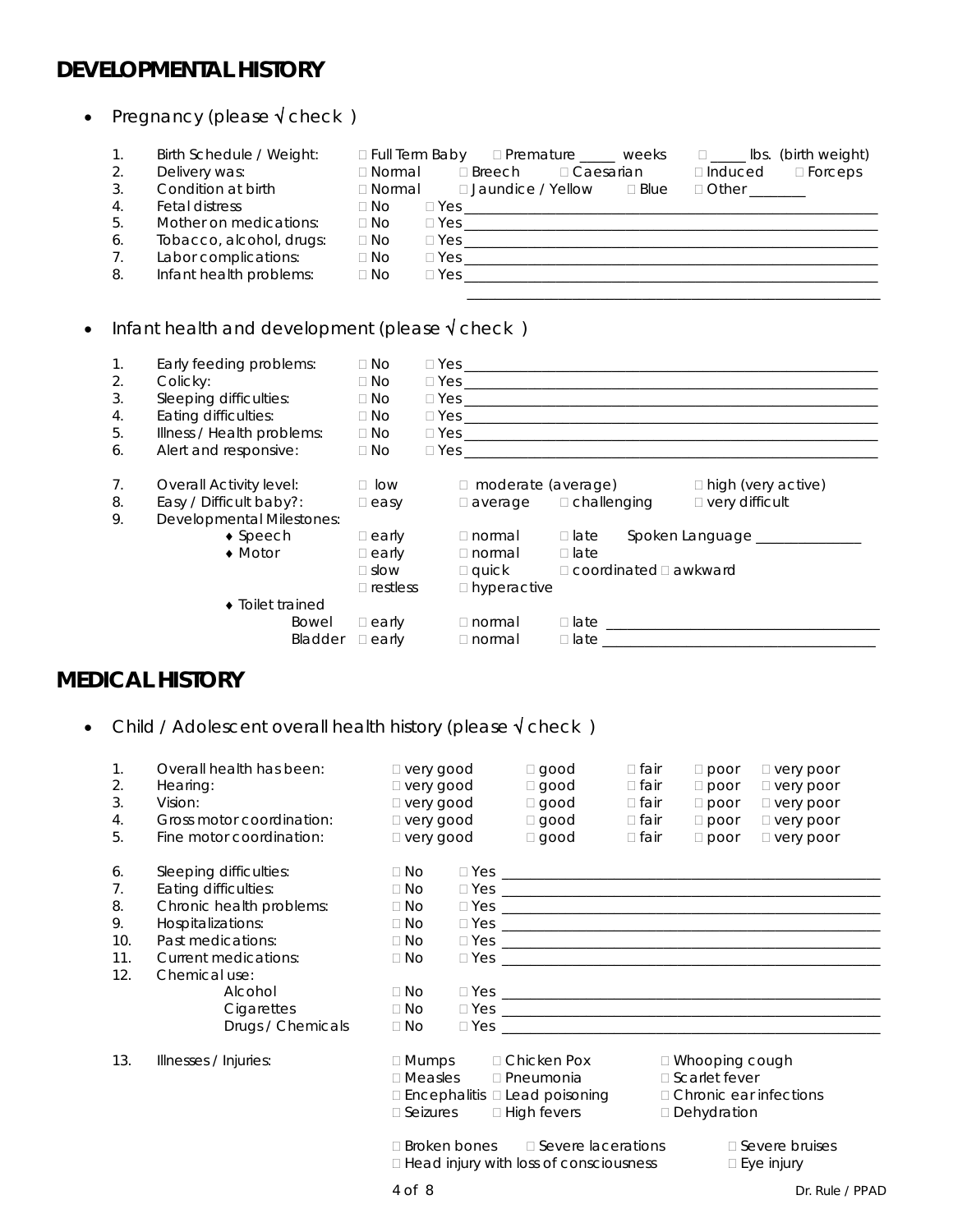### *SCHOOL HISTORY*

| <b>Grade Level</b>  | Performance /<br>Grades | Subject Difficulty Emotional / Behavioral Difficulty |
|---------------------|-------------------------|------------------------------------------------------|
| Preschool / Daycare |                         |                                                      |
| Kindergarten        |                         |                                                      |
| Grades 1 - 3        |                         |                                                      |
| Grades 4 - 5        |                         |                                                      |
| Grades 6 - 8        |                         |                                                      |
| Grades 9 - 12       |                         |                                                      |

- Has your child repeated any grades? No Yes \_\_\_\_\_\_\_\_\_\_\_\_\_\_\_\_\_\_\_\_\_\_\_\_\_\_\_\_\_\_\_
- Has you child attended summer school? No Yes \_\_\_\_\_\_\_\_\_\_\_\_\_\_\_\_\_\_\_\_\_\_\_\_\_\_\_\_\_\_\_
- Diagnosed specific learning disabilities No Yes \_\_\_\_\_\_\_\_\_\_\_\_\_\_\_\_\_\_\_\_\_\_\_\_\_\_\_\_\_\_\_\_
- $\begin{array}{ll}\n\text{Special education / 504 plan / IEP} \\
\text{Speed} & \Box \text{No} \\
\hline\n\end{array} \qquad \begin{array}{ll}\n\Box \text{No} \\
\Box \text{Yes} \underline{\hspace{1cm}} \\
\hline\n\end{array} \qquad \begin{array}{ll}\n\Box \text{Yes} \underline{\hspace{1cm}} \\
\hline\n\end{array} \qquad \begin{array}{ll}\n\Box \text{Yes} \underline{\hspace{1cm}} \\
\hline\n\end{array} \qquad \begin{array}{ll}\n\Box \text{Yes} \underline{\hspace{1cm}} \\
\hline\n\end{array} \qquad \begin{array}{ll}\n\Box \text{Yes$
- 
- Occupational therapy No Yes \_\_\_\_\_\_\_\_\_\_\_\_\_\_\_\_\_\_\_\_\_\_\_\_\_\_\_\_\_\_\_\_
- Gifted programming No Yes \_\_\_\_\_\_\_\_\_\_\_\_\_\_\_\_\_\_\_\_\_\_\_\_\_\_\_\_\_\_\_\_
- Detention, ISS, Suspension, Expulsion  $\Box$  No  $\Box$  Yes \_\_\_\_\_\_\_\_\_\_\_\_\_\_\_\_\_\_\_\_\_\_\_\_\_\_
- Strongest academic subjects:
- Weakest academic subjects:
- 
- 
- 
- Speech or language therapy No Yes \_\_\_\_\_\_\_\_\_\_\_\_\_\_\_\_\_\_\_\_\_\_\_\_\_\_\_\_\_\_\_\_
	- -
	-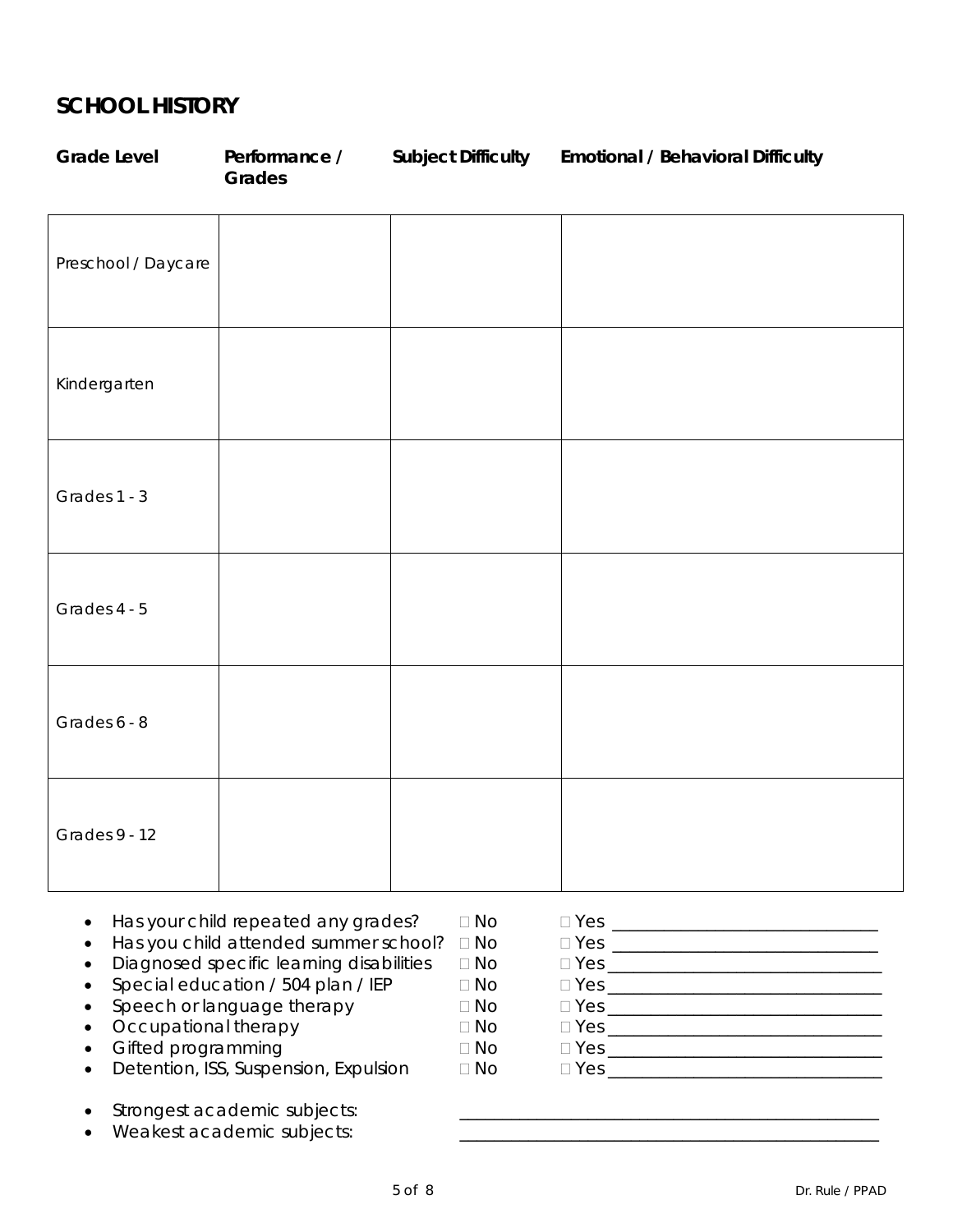# *SOCIAL / EMOTIONAL DEVELOPMENT*

- 1. Does your child play or get along well with peers? Yes No \_\_\_\_\_\_\_\_\_\_\_\_\_\_\_\_\_\_\_\_\_\_\_\_\_\_\_\_\_
- 2. Does your child get along well with teachers? Yes No \_\_\_\_\_\_\_\_\_\_\_\_\_\_\_\_\_\_\_\_\_\_\_\_\_\_\_\_\_
- 3. Does your child show affection easily? Yes No \_\_\_\_\_\_\_\_\_\_\_\_\_\_\_\_\_\_\_\_\_\_\_\_\_\_\_\_\_
- 4. Does your child have best friend(s)? Yes No \_\_\_\_\_\_\_\_\_\_\_\_\_\_\_\_\_\_\_\_\_\_\_\_\_\_\_\_\_
- 5. Are your child's friends typically:  $\Box$  the same age  $\Box$  younger  $\Box$  older  $\ldots$  than your child 6. Who is your child closest to? \_\_\_\_\_\_\_\_\_\_\_\_\_\_\_\_\_\_\_\_\_\_\_\_\_\_\_\_\_\_\_\_\_\_\_\_\_\_\_\_\_\_\_\_\_\_\_\_\_\_\_\_\_\_\_\_\_\_\_\_\_\_\_\_\_
	- 7. Is your child sexually active?  $\Box$  No  $\Box$  Yes  $\Box$  Don't know
- 8. Has your child ever witnessed violence? No Yes \_\_\_\_\_\_\_\_\_\_\_\_\_\_\_\_\_\_\_\_\_\_\_\_
- 9. Has your child ever suffered abuse?
	- Emotional abuse No Yes \_\_\_\_\_\_\_\_\_\_\_\_\_\_\_\_\_\_\_\_\_\_\_\_
	- Physical abuse  $\Box$  No  $\Box$  Yes  $\Box$ • Sexual abuse  $\Box$  No  $\Box$  Yes
	-
- 10. What are your child's individual strengths?
- 11. What your child's interests / hobbies?

**SYMPTOM CHECKLIST** *(Place a check* √ mark in the appropriate box)

\_\_\_\_\_\_\_\_\_\_\_\_\_\_\_\_\_\_\_\_\_\_\_\_\_\_\_\_\_\_\_\_\_\_\_\_\_\_\_\_\_\_\_\_\_\_\_\_\_\_\_ \_\_\_\_\_\_\_\_\_\_\_\_\_\_\_\_\_\_\_\_\_\_\_\_\_\_\_\_\_\_\_\_\_\_\_\_\_\_\_\_\_\_\_\_\_\_\_\_\_\_\_

| Inattention                                                                                                                                       | <b>Not</b> | Just     | Pretty | Very |
|---------------------------------------------------------------------------------------------------------------------------------------------------|------------|----------|--------|------|
|                                                                                                                                                   | at all     | a little | much   | much |
| Fails to give close attention to details or makes careless mistakes in schoolwork,<br>work or other activities                                    |            |          |        |      |
| Difficulty sustaining attention in tasks or play activities                                                                                       |            |          |        |      |
| Does not seem to listen when spoken to directly                                                                                                   |            |          |        |      |
| Does not follow through on instructions and fails to finish school work, chores, or<br>duties in the workplace (not due to oppositional behavior) |            |          |        |      |
| Difficulty organizing tasks and activities                                                                                                        |            |          |        |      |
| Avoids, dislikes, or is reluctant to engage in tasks that require sustained mental<br>effort, such as school or homework                          |            |          |        |      |
| Loses things necessary for tasks or activities, such as toys, books, tools                                                                        |            |          |        |      |
| Easily distracted by extraneous stimuli                                                                                                           |            |          |        |      |
| Forgetful in daily activities                                                                                                                     |            |          |        |      |

### *Hyperactivity & Impulsivity*

|                                                                            | <b>Not</b><br>at all | Just<br>a little | Pretty<br>much | Very<br>much |
|----------------------------------------------------------------------------|----------------------|------------------|----------------|--------------|
| Fidgets with hands or feet or squirms in seat                              |                      |                  |                |              |
| Leaves seat in classroom or in other situations where inappropriate        |                      |                  |                |              |
| Runs about or climbs excessively inappropriately or excessive restlessness |                      |                  |                |              |
| Difficulty playing or engaging in leisure activities quietly               |                      |                  |                |              |
| Is "on the go" or acts as if "driven by a motor"                           |                      |                  |                |              |
| Talks excessively                                                          |                      |                  |                |              |
| Blurts out answers before questions have been completed                    |                      |                  |                |              |
| Difficulty awaiting turn                                                   |                      |                  |                |              |
| Interrupts or intrudes on others conversations or activities               |                      |                  |                |              |

- 
- -
	-